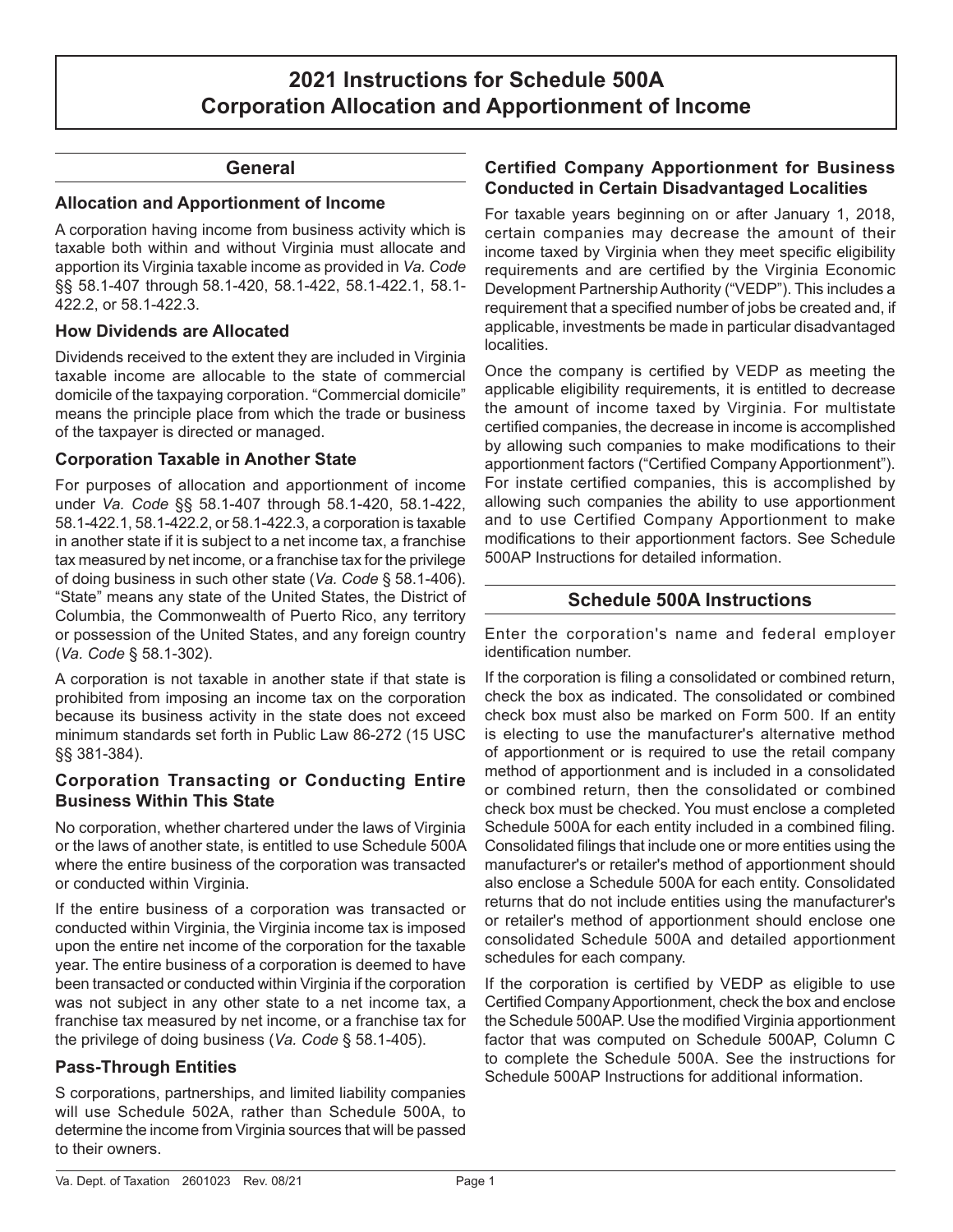### **Apportionable Income**

All income of the corporation except the class of income allocable as specified in the instructions for Section B – Line 3 is apportioned to this state in accordance with items below (*Va. Code* § 58.1-408).

#### **Section A – Apportionment Method**

#### **Line 1 – Motor Carriers**

If a corporation is a motor carrier and an exception applies, check the proper box for Exception 1 or Exception 2. See the instructions for Section B, Line 1.

#### **Line 2 – Financial Corporations**

Check this box if the corporation is a financial corporation. Financial corporations must apportion income based on cost of performance in Virginia versus cost of performance everywhere. See the instructions for Section B, Line 1 for more information.

#### **Line 3 – Construction Corporations**

Check this box if the corporation is a construction corporation that has elected to report income on the completed contract basis. Construction corporations that have made this election must apportion income as provided in the instructions for Section B, Line 1.

#### **Line 4 – Railway Companies**

Check this box if the corporation is a railway company. Railway companies must determine their net apportionable income by using revenue car miles. See the instructions for Section B, Line 1 for more information.

#### **Line 5 – Retail Company Apportionment**

Check this box if the corporation is a retail company. A retail corporation is required to apportion its income using a single sales factor method of apportionment. See the instructions for Section B, Line 1 for more information.

### **Line 6 – Debt Buyers Apportionment**

Check this box if the corporation is a debt buyer with a taxable year beginning on or after January 1, 2019. Certain debt buyers are required to apportion their income using a single sales factor method of apportionment. See the instructions for Section B, Line 1 for more information.

#### **Line 7 – Manufacturer's Modified Apportionment Method**

Check this box if a manufacturer is electing the modified apportionment method. Visit the Department's website at **www.tax.virginia.gov** to download the guidelines for this apportionment method.

**Which Manufacturers Qualify:** An electing manufacturer must certify to the Department that the average weekly wages of its *full-time employees* was greater than the lower of the state or local average weekly wages for the taxpayer's industry (*Va. Code* § 58.1-422).

In addition, the corporation must maintain 90% of the base year level of employment in Virginia for the first 3 taxable years after making the election. If a corporation fails to meet this requirement, it will be required to pay the difference between taxes calculated under standard apportionment and taxes calculated under the election, as well as interest (*Va. Code* § 58.1-422).

Electing manufacturing corporations are permitted to use a single sales factor method of apportionment to apportion Virginia taxable income.

Once a manufacturing corporation makes this election, it generally may neither revoke such election for 3 taxable years nor amend the return on which such election was made to change its method of apportionment. The manufacturing company will be required to use the apportionment factor that is effective at the time the modified apportionment method election is made, and any apportionment factor that becomes effective in the first 3 taxable years of the election.

**Line 7(a).** Enter the beginning date (mm/dd/yy) of the election year.

**Line 7(b).** A taxpayer making this election must certify that the average weekly wages of the full-time employees is greater than the lower of the state or local average weekly wages for its industry, and that the average annual number of full time employees of the manufacturing company is at least 90% of the base year employment. Check the box certifying that the company meets the requirements. The wage and employment certification box should be checked for each year the manufacturer's election is claimed.

**Manufacturer does not maintain wage and employment levels for modified apportionment method election.** A manufacturing company will be subject to additional tax (recapture) and interest if the average weekly wage of its fulltime employees is lower than the state or local weekly wage for its industry or its number of full-time employees do not equal or exceed 90% of its base year employment level. The amount of the recapture is equal to the difference between the tax that would have been due under the standard apportionment method and the amount of tax that was due using the modified apportionment method for each of the first 3 years in which the average weekly wage of its full-time employees was lower than the state or local weekly wage for its industry or its number of full-time employees did not equal or exceed 90% of its base year employment level. The Department will generally assess the manufacturing company with the amount required to be recaptured and any interest due. However, a manufacturing company that fails, or anticipates that it will fail, to meet the wage and employment requirements may file returns for the taxable years for which recapture would be required, using the statutory apportionment method, and pay any taxes and interest due on such returns in lieu of waiting to receive an assessment of such amounts due from the Department. Such company must submit a written explanation with its return detailing why it is changing to the statutory apportionment method.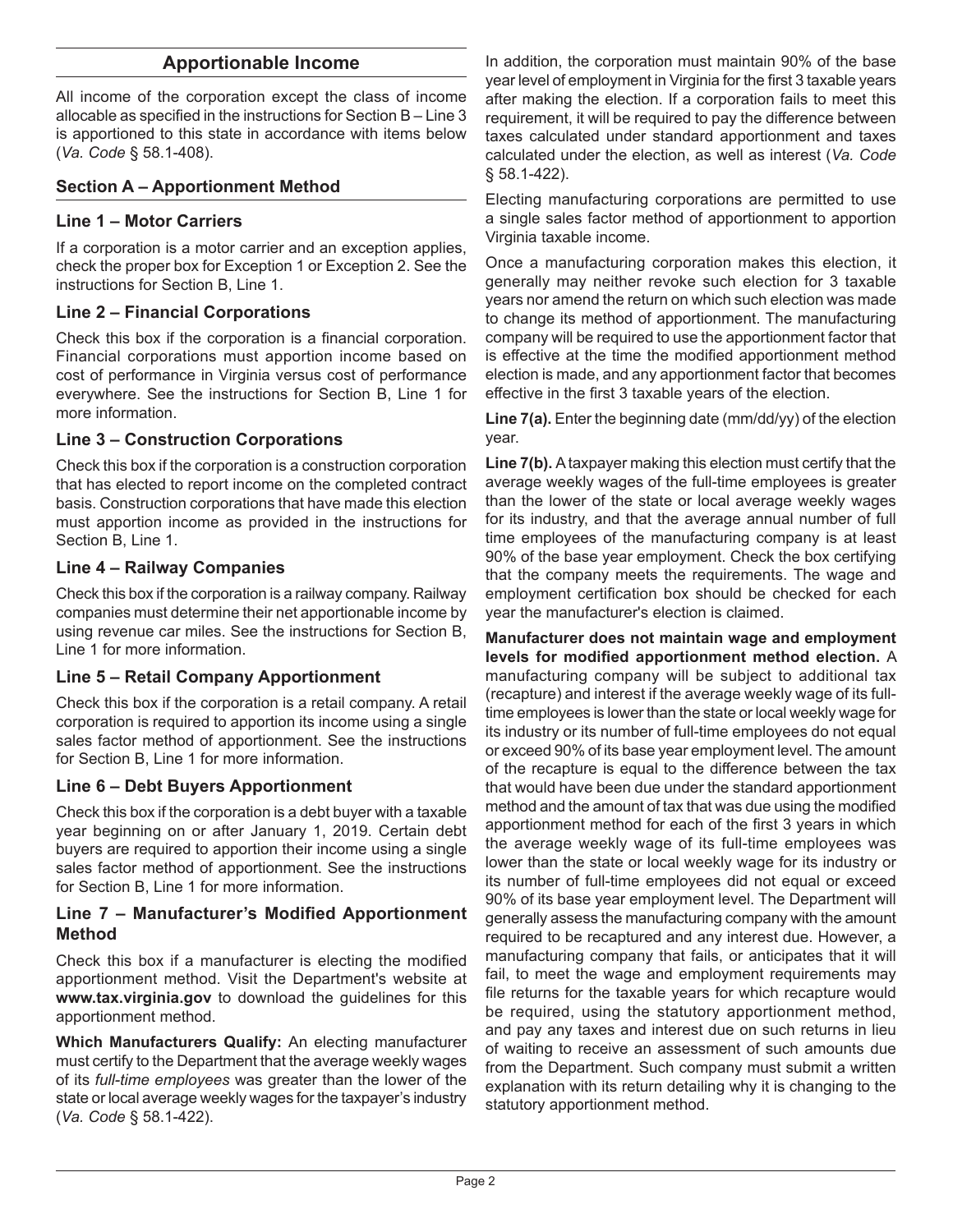If you file an amended return and voluntarily change your apportionment method because you anticipate that you will fail to meet the wage and employment requirements, file an amended return by completing a new return for the year of adjustment using the corrected figures, as if it were the original return. Do not make any adjustments to the amended return to show that you received a refund or paid a balance due as the result of the original return. Complete the Amended Return section on Form 500, Page 1 and Schedule 500ADJ, Page 1.

### **Line 8 – Enterprise Data Center Operation**

Check this box if you are an enterprise data center operation that has entered into a memorandum of understanding with the VEDP to make a new capital investment of at least \$150 million in an enterprise data center in Virginia. Such enterprise data center operations are required to apportion Virginia taxable income using a single sales factor method of apportionment.

### **Line 9 – Multi-Factor Formula with Double-Weighted Sales Factor**

Check if using the multi-factor apportionment formula with double-weighted sales factor.

### **Section B – Apportionment Computation**

### **Schedule 500AP Filers**

Prior to completing the Schedule 500A, companies certified by VEDP as eligible to use Certified Company Apportionment and operating in qualified Virginia localities must complete the Schedule 500AP to determine the Virginia modified apportionment factor. Transfer the modified amount from the applicable line of Schedule 500AP, Column C to Schedule 500A, Column B, Line 1 (single factor computation) or Lines 2a-2c (multi-factor computation), as appropriate. Then, complete all other lines on the Schedule 500A as described in these instructions.

### **Line 1 – Single Factor Computations**

Check this box if using the single factor apportionment method. This includes motor carriers, financial corporations, construction corporations, railway companies, retail companies, debt buyers, manufacturers who elected the modified apportionment method in Section A, and certain enterprise data center operations.

For taxpayers using the single factor computation, check the appropriate box for your entity type in Section A, Lines 1 through 8. Based on the appropriate computation method for your entity type or election, enter the **Total** (Column A), **Virginia** (Column B), and **Percentage** (Column C) amounts in Section B, Line 1.

For example: railway companies are to use the ratio of revenue car miles in Virginia to total revenue miles of the corporation everywhere.

#### **Motor Carriers**

Motor carriers of property or passengers, using highways of this state, must, unless they meet one of the two exceptions

set forth below, apportion their net apportionable income to Virginia using the ratio of vehicle miles in this state to total vehicle miles everywhere. "Vehicle miles" means miles traveled by vehicles, owned or operated by the taxpayer, hauling property or carrying passengers for a charge or fare.

A carrier meeting either of the exceptions set forth below is not required to apportion income to Virginia (*Va. Code* § 58.1-417). In such cases a return must be filed but it is necessary only to enter the name and address on appropriate lines, enter a zero on Line 8a of the Form 500, check the appropriate box(es) in Section A, Line 1, and complete Section B, Line 1 of Schedule 500A.

> **Exception 1:** A carrier that neither owns nor rents real or tangible personal property inside this state except vehicles, makes no pickups or deliveries inside this state, and travels no more than 50,000 "vehicle miles" inside this state; provided that the Virginia "vehicle miles" are less than 5% of total vehicle miles.

> **Exception 2:** A carrier that neither owns nor rents real or tangible personal property inside this state except vehicles, and which makes no more than 12 round trips into this state during the taxable year, either hauling property or carrying passengers; provided that the Virginia "vehicle miles" are less than 5% of total vehicle miles traveled during the taxable year.

#### **Financial Corporations**

A financial corporation is one that is not exempted from the imposition of tax under the provisions of *Va. Code* § 58.1-401, which derives more than 70% of its gross income from the classes of income enumerated in items 1 through 4 below, without reference to the state where the income is earned, including, but not limited to, small loan companies, sales finance companies, brokerage companies, and investment companies:

- 1. Fees, commissions, other compensation for financial services rendered;
- 2. Gross profits from trading in stocks, bonds, or other securities;
- 3. Interest; and
- 4. Dividends that are included in Virginia taxable income.

In computing the amounts referred to in items 1 through 4 above, any amount received by a member of an affiliated group (determined under IRC § 1504(a), but without reference to whether any such corporation is an includible corporation under IRC § 1504(b)) from another member of such group, will be included only to the extent the amount exceeds related expenses of the recipient.

The Virginia taxable income of a financial corporation, as defined in *Va. Code* § 58.1-418, excluding income allocable under *Va. Code* § 58.1-407, shall be apportioned within and without this state in the ratio that the business within Virginia is to total business of the corporation. Business within this state shall be based on cost of performance in Virginia over cost of performance everywhere (*Va. Code* § 58.1-418).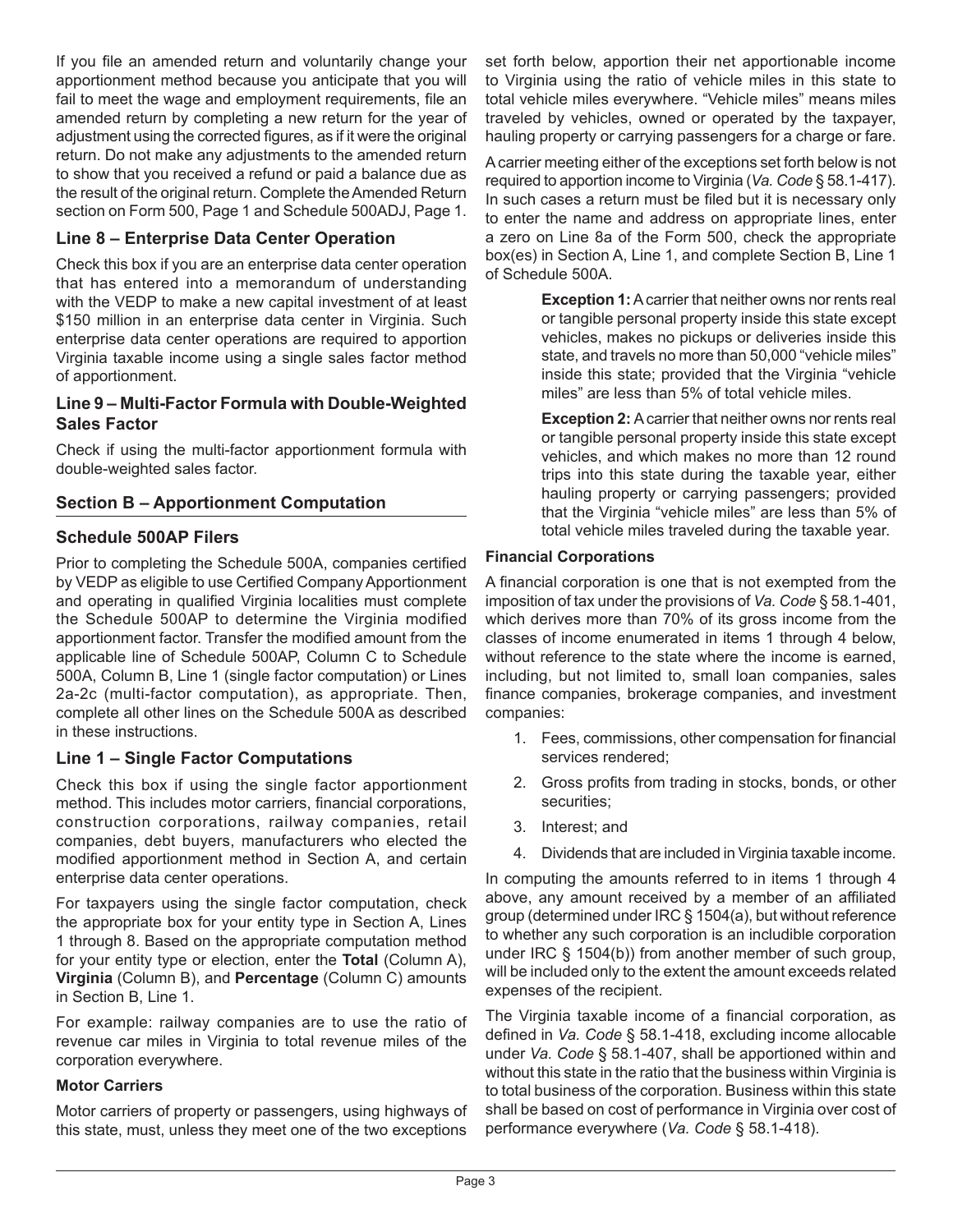#### **"Cost of Performance Factor"**

- (a) The cost of performance is the cost of all activities directly performed by the taxpayer for the ultimate purpose of obtaining gains or profit, except activities directly performed by the taxpayer for the ultimate purpose of obtaining dividends allocable under the provisions of *Va. Code* § 58.1-407.
	- (i) Such activities do not include those performed on behalf of a taxpayer, such as those performed by an independent contractor.
	- (ii) The cost of performance does not include the cost of funds (interest, etc.), but does include the cost of activities required to procure loans or other financing.
- (b) Activities constituting the cost of performance are deemed performed at the situs of real and tangible personal property or the place at which or from which activities are performed by employees of a taxpayer.
- (c) Cost of performance of a financial institution within and without Virginia shall be determined without regard to the location of borrowers, location of property in which the financial corporation has only a security interest, or the cost to the financial corporation of the funds which it lends (23 Virginia Administrative Code (VAC) 10-120- 250).

# **Construction Corporations**

Construction companies which have elected to report income on the completed contract basis for federal income tax purposes must apportion income within and without this state in the ratio that the business within this state is to total business of the corporation. The business within and without this state is based upon "sales" as defined by *Va. Code* § 58.1-302, to the extent included in taxable income, and is determined as provided by *Va. Code* §§ 58.1-414 through 58.1-419. All other construction companies must determine Virginia taxable income by reference to *Va. Code* §§ 58.1-406 through 58.1-416.

# **Railway Companies**

Railway companies must determine their net apportionable income to this state by multiplying Virginia taxable income of such company, excluding the income allocable under *Va. Code* § 58.1-407, by the use of the ratio of revenue car miles in this state to total revenue car miles of the corporation everywhere.

"Revenue car mile" in the case of railway carriers of property or passengers means the movement of a unit of loaded car equipment a distance of 1 mile. The loaded car miles must be determined in accordance with the Uniform System of Accounts for Railroad Companies of the Interstate Commerce Commission (*Va. Code* § 58.1-420).

# **Retail Companies**

A retail corporation is required to apportion its income using a single sales factor method of apportionment. For purposes of this requirement, a retail company is defined as a domestic or foreign corporation that is primarily engaged in activities that, in accordance with the North American Industry Classification System (NAICS), United States Manual, United States Office of Management and Budget, 1997 Edition, would be included in Sectors 44-45 (*Va. Code* § 58.1-422.1).

#### **Debt Buyers**

For taxable years beginning on and after January 1, 2019, debt buyers are required to apportion their Virginia taxable income using a single factor method of apportionment based on sales. For debt buyers, only money recovered on a debt that a debt buyer collected from a person who is a resident of Virginia or an entity that has commercial domicile in Virginia will be apportioned to Virginia for income tax purposes. Sales other than sales of tangible personal property are in Virginia if they consist of money recovered on debt that a debt buyer collected from a person who is a resident of Virginia or an entity that has its commercial domicile in Virginia. This rule applies regardless of the location of a debt buyer's business. See the Department of Taxation's Debt Buyer Apportionment Guidelines for more information.

### **Manufacturers Modified Apportionment Method**

Use the single sales factor method of apportionment if you elected the Manufacturer's Modified Apportionment Method in Section A. Enter the **Total** (Column A), **Virginia** (Column B), and **Percentage** (Column C) amounts in the appropriate column in Section B, Line 1.

### **Enterprise Data Center Operations**

A taxpayer with an enterprise data center operation that enters into a memorandum of understanding with the VEDP to make a new capital investment of at least \$150 million in an enterprise data center in Virginia is required to apportion Virginia taxable income using a single sales factor method of apportionment.

### **Line 2 – Multi-Factor Computations**

### **Three-Factor Formula**

Corporations that apportion income are generally required to use a three-factor formula of property, payroll, and doubleweighted sales. The sum of the property factor, payroll factor, and twice the sales factor is divided by four to arrive at the final apportionment factor. See the specific instructions that follow.

**Line 2(a). Property factor:** The property factor is a fraction, the numerator of which is the average value of the corporation's real and tangible personal property owned and used or rented and used in this state during the taxable year, and the denominator of which is the average value of all the corporation's real and tangible property owned and used or rented and used during the taxable year and located everywhere; to the extent that such property is used to produce Virginia taxable income and is effectively connected with the conduct of a trade or business within the United States and income derived therefrom is includible in federal taxable income (*Va. Code* § 58.1-409).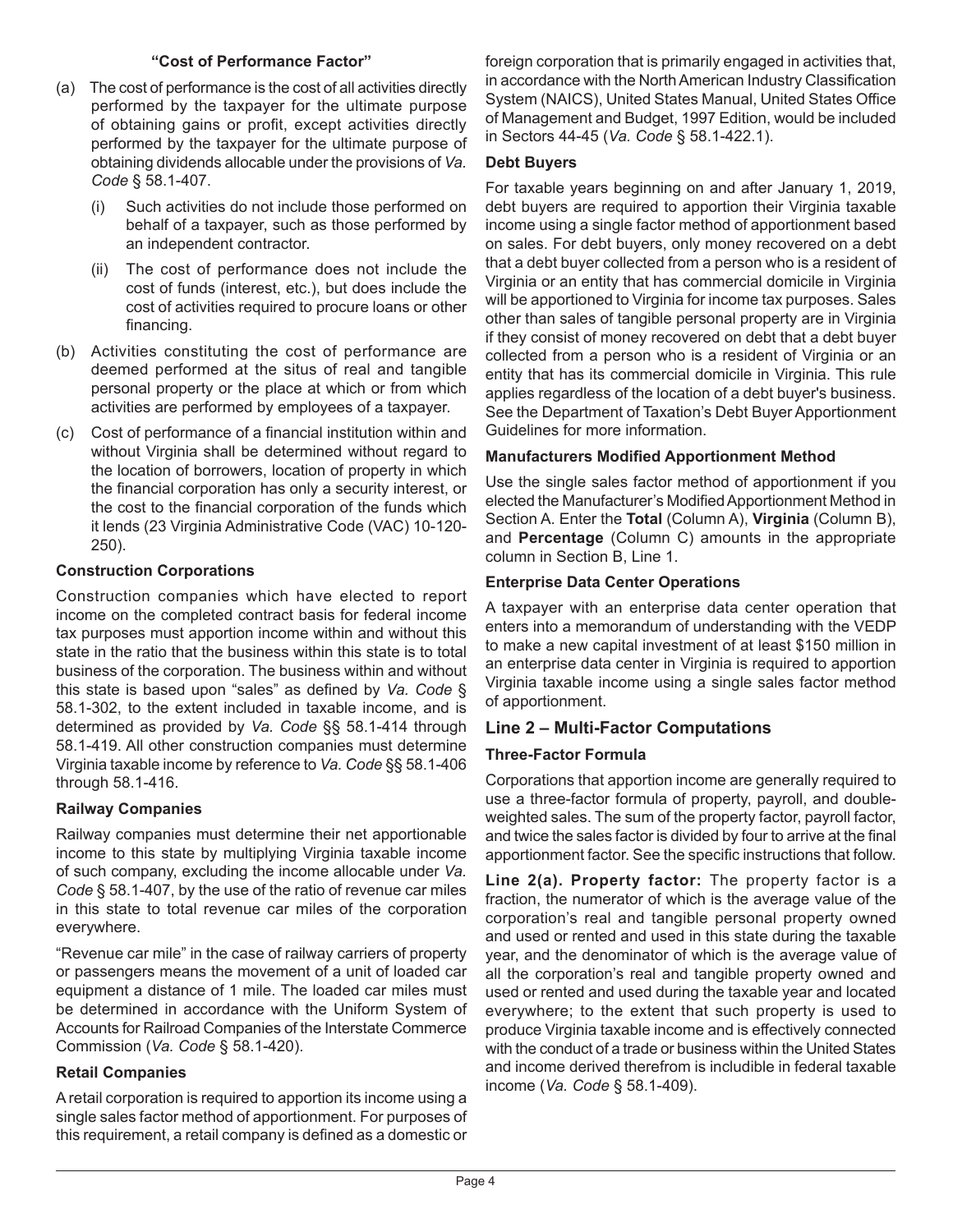Property owned by the corporation is valued at its original cost plus the cost of additions and improvements. Property rented by the corporation is valued at 8 times the annual rental rate (*Va. Code* § 58.1-410).

The average value of property is determined by averaging the value at the beginning and ending of the tax period, but the Department may require the averaging of monthly values during the tax period if reasonably required to reflect properly the average value of the corporation's property (*Va. Code* § 58.1-411).

**Line 2(b). Payroll factor:** The payroll factor is a fraction, the numerator of which is the total amount paid or accrued in this state during the tax period by the corporation for compensation, and the denominator of which is the total compensation paid or accrued everywhere during the tax period; to the extent that such payroll is used to produce Virginia taxable income and is effectively connected with the conduct of a trade or business within the United States and income derived is includible in federal taxable income (*Va. Code* § 58.1-412).

"Compensation" means wages, salaries, commissions, and any other form of remuneration paid or accrued to employees for personal services (*Va. Code* § 58.1-302).

Compensation is paid or accrued in this state if:

- (a) the employee's service is performed entirely within the state; or
- (b) the employee's service is performed both within and without the state, but the service performed without the state is incidental to the employee's service within the state; or
- (c) some of the service is performed in the state and:
	- (i) the base of operations or, if there is no base of operations, the place from which the service is directed or controlled is in the state; or
	- (ii) the base of operations or the place from which the service is directed or controlled is not in any state in which some part of the service is performed, but the employee's residence is in this state (*Va. Code* § 58.1-413).

**Line 2(c). Sales factor:** The sales factor is a double-weighted element in the three-factor formula of sales, property, and payroll. The sales factor is a fraction, the numerator of which is the total sales of the corporation in this state during the tax period, and the denominator of which is the total sales of the corporation everywhere during the tax period, to the extent that such sales are used to produce Virginia taxable income and are effectively connected with the conduct of a trade or business within the United States and income derived is includible in federal taxable income (*Va. Code* § 58.1-414). "Sales" means all gross receipts of the corporation other than dividends; except that in the case of the sale or other disposition of intangible property only the net gain is included. Net gain is determined on a per transaction basis (*Va. Code* § 58.1-302).

Sales of tangible personal property are in this state if the property is received in this state by the purchaser. In the case of delivery by common carrier or other means of transportation, the place at which such property is ultimately received after all transportation has been completed is considered the place at which such property is received by the purchaser. Direct delivery in this state, other than for purposes of transportation, to a person or firm designated by a purchaser, constitutes delivery to the purchaser in this state, and such direct delivery outside this state to a person or firm designated by the purchaser does not constitute delivery to the purchaser in this state, regardless of where title passes, or other conditions of sale (*Va. Code* § 58.1-415).

Sales, other than sales of tangible personal property, are in Virginia if:

- 1. the income-producing activity is performed in Virginia (*Va. Code* § 58.1-416 A 1); or
- 2. the income-producing activity is performed in and outside of Virginia and a greater proportion of this activity is performed in Virginia than in any other state, based on costs of performance (*Va. Code* § 58.1-416 A 2).

**Line 2(d). Double-Weighted Sales Factor Apportionment:**  Multiply Line 2c by 2 and enter the result.

**Line 2(e). Sum of Percentages:** Add Lines 2(a), 2(b), and 2(d) for the standard multistate factor with double-weighted sales.

**Line 2(f). Multi-Factor Percentage (Double-Weighted Sales):** Line 2(e) divided by the number 4 (double-weighted sales) reduced by the number of factors, if any, having no denominator. Standard apportionable income is apportioned by multiplying the income by a fraction, the numerator of which is the property factor plus the payroll factor, plus 2 times the sales factor, and the denominator of which is 4.

### **Line 3 – Income Subject to Virginia Tax**

**Line 3(a). Virginia Taxable Income:** Enter Virginia taxable income from Form 500, Line 7.

**Line 3(b). Total Dividends:** Enter the total amount of allocable dividends (allocated to business's commercial domicile).

**Line 3(c). Nonapportionable Investment Function Income:**  Enter nonapportionable investment function income from Form 500, Line 8(c).

**Line 3(d). Subtotal:** Add Lines 3(b) and 3(c).

**Line 3(e). Nonapportionable Investment Function Loss:**  Enter nonapportionable investment function loss from Form 500, Line 8(d).

**Line 3(f). Total Nonapportionable Income:** Subtract Line 3(e) from Line 3(d).

**Line 3(g). Income Subject to Apportionment:** Subtract Line 3(f) from Line 3(a).

**Line 3(h). Income Apportioned to Virginia:** Multiply the percentage on Line 1 or Line 2(f), whichever applies, by Line 3(g).